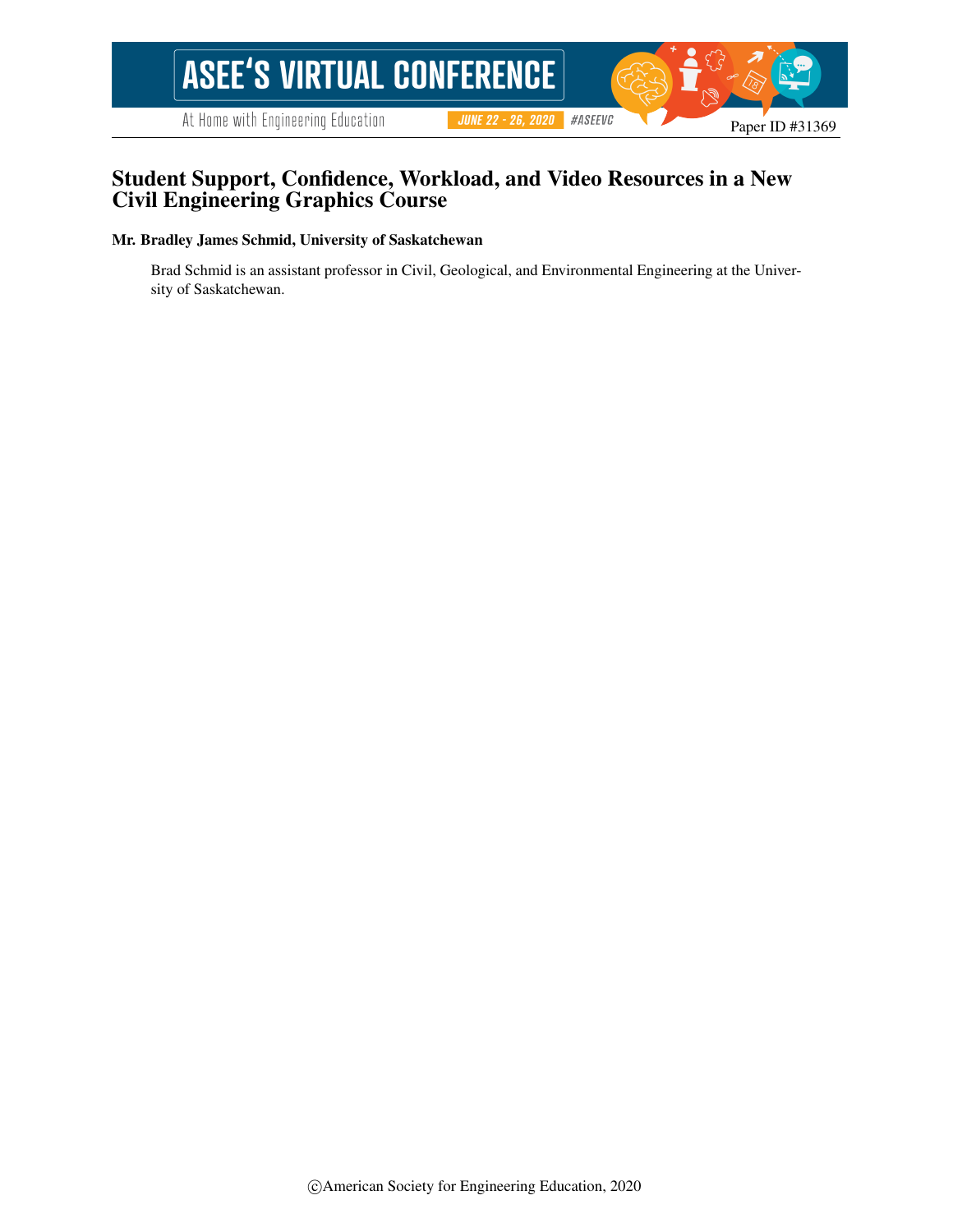## **Student Support, Confidence, Workload, and Video Resources in a New Civil Engineering Graphics Course**

## **Abstract**

Through the development of a new course focused on spatial analysis and civil engineering drawings and design, several systems were used for learning management, student response, and video content to improve the educational experience of students and provided feedback to the instructor regarding the performance of the course. The features primarily used in the course were the BlackBoard Learning Management System (LMS), TopHat audience response system, Panopto video platform, and LinkedIn Learning resources.

These tools proved a means of moving from traditional paper-based assignments to electronically submitted drawings and assignments. Lab demonstrations were carried out live but also recorded and provided for future review. A weekly status survey was completed that provided an indication of student workload in the course, the usefulness of video resources, and student confidence in the subject matter.

Assignments were customized such that students received individualized questions that were mostly automatically graded. A drawing comparison tool was used to provide graphical feedback on submitted design drawings. A discussion forum was introduced to provide both peer to peer support and instructor support for the computer lab component of the course.

The application of these learning technologies provided many benefits both to the students and instructor of the course. For example, students often benefitted from just-in-time assistance on labs while the instructor benefitted from discovering which aspects of the course students were having difficulty with and which aspects of the course contributed significantly to the workload.

## **Background, Course Development, and Need for Supports**

A new course in spatial analysis and engineering drawings for civil and geological engineering students has recently been introduced. Prior to 1998, all first-year engineering students were required to complete a single semester course in graphics and descriptive geometry that taught traditional drafting using pencil and paper in a formal classroom with drafting tables. This course was part of a common first year program at that all engineering students follow prior to entering their chosen department for their second year of studies.

After 1998, the first-year program was redesigned to include the basics of drawing and sketching but did not cover drafting to the extent previously covered and required individual Programs (eg. Civil, Mechanical, Chemical, Electrical Engineering) to determine for their individual programs any further Engineering Graphics requirements.

Within the Civil, Geological, and Environmental programs, the decision was taken to require students to complete an introductory AutoCAD course[1] at a neighboring technical institution as part of their program. This was a reasonable measure for the interim but for the longer term, a more integrated offering was desired. A replacement course has now been developed and was first offered in September 2016.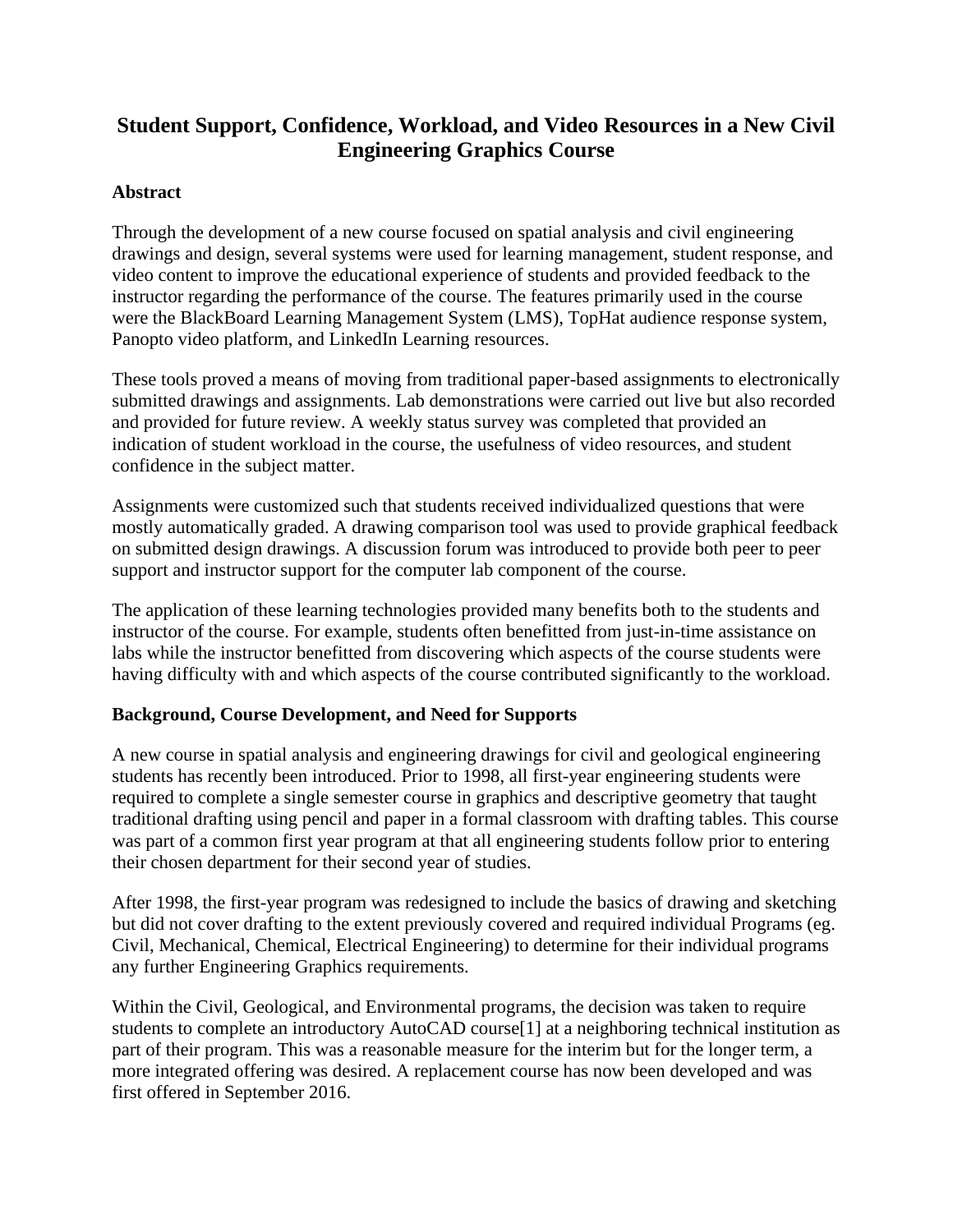The current one-semester course consists of 1.5 hours per week of lecture and 3 hours per week for labs. The lecture class size is approximately 100 students and the labs are restricted to a size of 45 students; typically requiring three sections. Teaching assistants are available in the labs to answer students questions related to the use of the software; AutoCAD or Civil 3D.[2]

Laboratory assignments were assigned as either projects or lab experiences depending on the required effort expected from students. Labs consisted of drawings to complete where the CAD software features were demonstrated and video recorded in the lab session. The students would typically have one week, with three hours of lab time in two 1.5-hour sessions, to complete their drawings. The projects would also have a laboratory demonstration (and recording) but the assignments were longer in duration and more laboratory sessions (typically four 1.5-hour labs) were available for the students to complete their drawings.

The first iteration of the course presented many challenges which are discussed in a companion paper.[3] These challenges resulted in the instructor pursuing several methods for improving the delivery of the course and student satisfaction in the course. This paper focusses on the use of technology in the course, student satisfaction, and the benefits to both students and instructors. The principal problems identified in the first offering of the course included some disconnect between lecture content and lab content, frustration with the use of software, and the workload for the course.

The technology used in the course includes the learning management system BlackBoard [4], the audience response system TopHat [5], the video recording platform Panopto [6], video tutorials from Lynda.com [7], and the use of Webex [8] video conferencing during computer laboratories. These technologies were all available to students at our University at no extra charge because the University had procured campus wide licenses from each provider. These technologies are managed on Campus by the University's Information Technology department, which improves the coordinated use in a course such as this.

As no comparison between similar technology providers was undertaken, this paper does not draw any conclusions on the efficacy of one technology provider relative to their competition.

## **Learning Management System**

Blackboard was used as the course learning management system (LMS) and served the principal purpose of providing a central site for the distribution of notes, posting of assignments, submission of assignments, distribution of email announcements, reporting of student grades, and to administer the course discussion forum. Most, if not all, of these functions can be met with most any commercial learning management system.

The discussion forum introduced through BlackBoard was a valuable addition to the course and provided many benefits to both the students and instructor. The discussion forum was introduced as an additional method that students could use to get assistance in the course from either their peers, the teaching assistants, or the instructor. Participation marks (up to 3% of the student's final grade) were offered as an incentive for students to participate in peer–to-peer learning through the forum.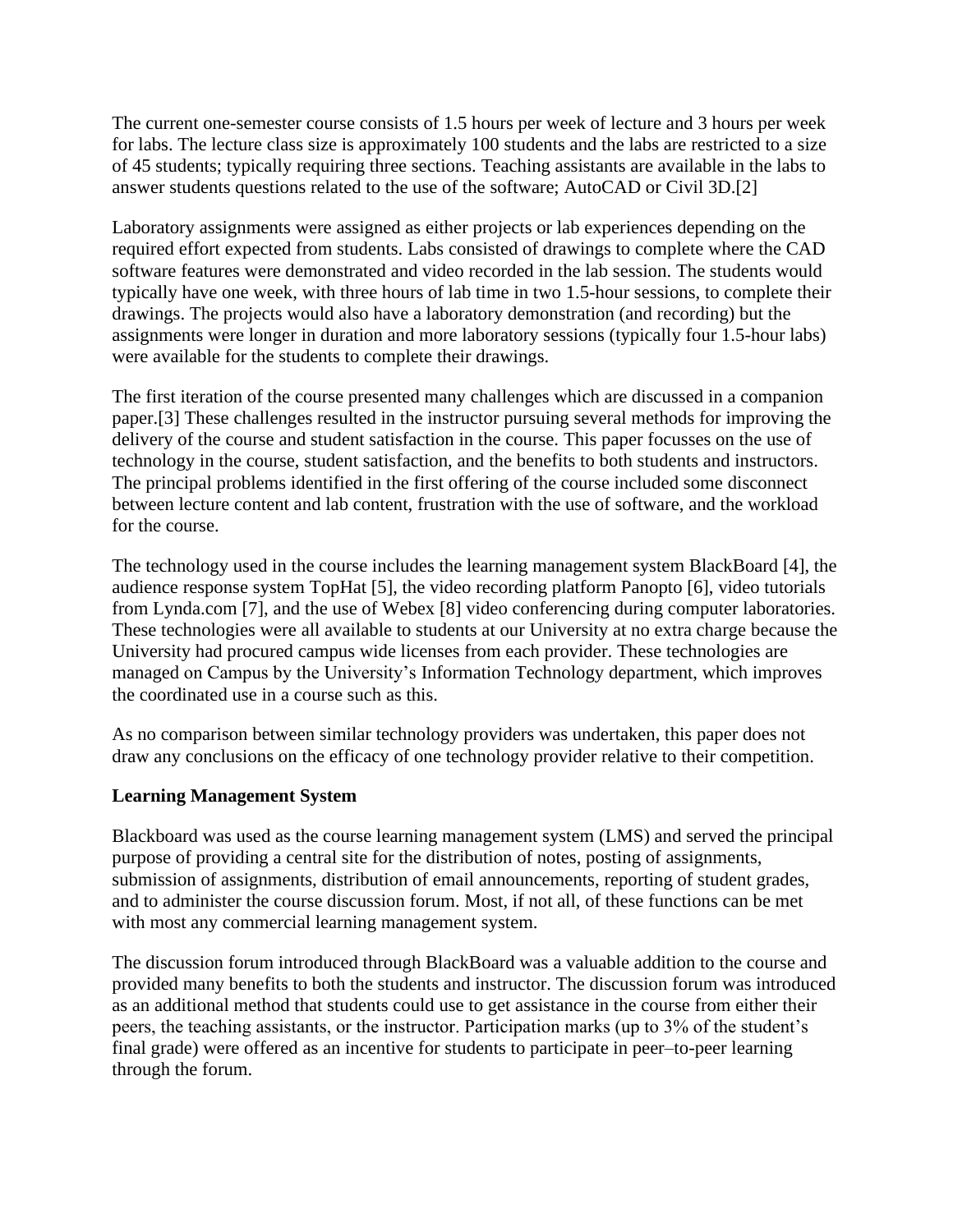When a student posted a question to the discussion forum, it was visible to anyone in the class and most students had email notifications set such that they would receive notification when a new post was made to the forum. The teachings assistants and instructor typically waited a day prior to answering posts on the forum to allow students the opportunity to answer these questions. While questions to the teaching assistants and instructor remained plentiful in-person during the lab periods, almost no questions were received from students outside of the lab period except through the discussion forum.

In addition to drastically reducing the number of office visits and emails the course instructor received, the forum also helped to identify common errors or issues that students were experiencing and allowed for the creation of simple one-page instructions (we termed tip sheets) that would help resolve common issues and were posted to the course BlackBoard site.

#### **Student Surveys**

Student surveys were conducted at the beginning of the lecture period that followed the completion of the Lab assignments. These surveys were conducted using the audience response system TopHat. The main purpose of the survey was to acquire feedback on the course workload, difficulties students were having in the Labs, and student confidence with the CAD software activities. The students were asked to indicate if they had experience using CAD software prior to the course. One-third of the students who responded (21 of 63 survey responses) had CAD experience prior to the course. In each of the TopHat surveys, the students were asked the following questions:

- 1. How long did the last Lab assignment take you to complete?
- 2. What was the most difficult aspect of the lab?
- 3. How confident are you that you could complete a similar assignment for an employer?

Question 3 above was modified for each of the labs to specifically ask about the main deliverable of the preceding lab assignment. For example, following a lab that had the students using grading tools to draw stockpiles and retention ponds in Civil3D, students were asked:

"If you were asked by an employer to create a basic structure (pond or stockpile) using grading objects and calculate the volume of earth that would have to be moved, how confident are you that you could do that?"

Questions 1 and 3 are reviewed in class with the students so that they can see how they compare to their peers and it allows routine encouragement for those who may take longer to complete an assignment to seek out additional supports or help in the lab sessions. Question 2 is not easily reviewed in class using the audience response system but does provide valuable information on which topics may require additional resources (such as the tip sheets previously mentioned) or which aspects of the course require improvements in either lecture content or lab demonstration.

Figure 1 shows the student survey results for the workload associated with 8 lab assignments contrasting the time to complete each lab assignment for those who had prior CAD experience and those who did not.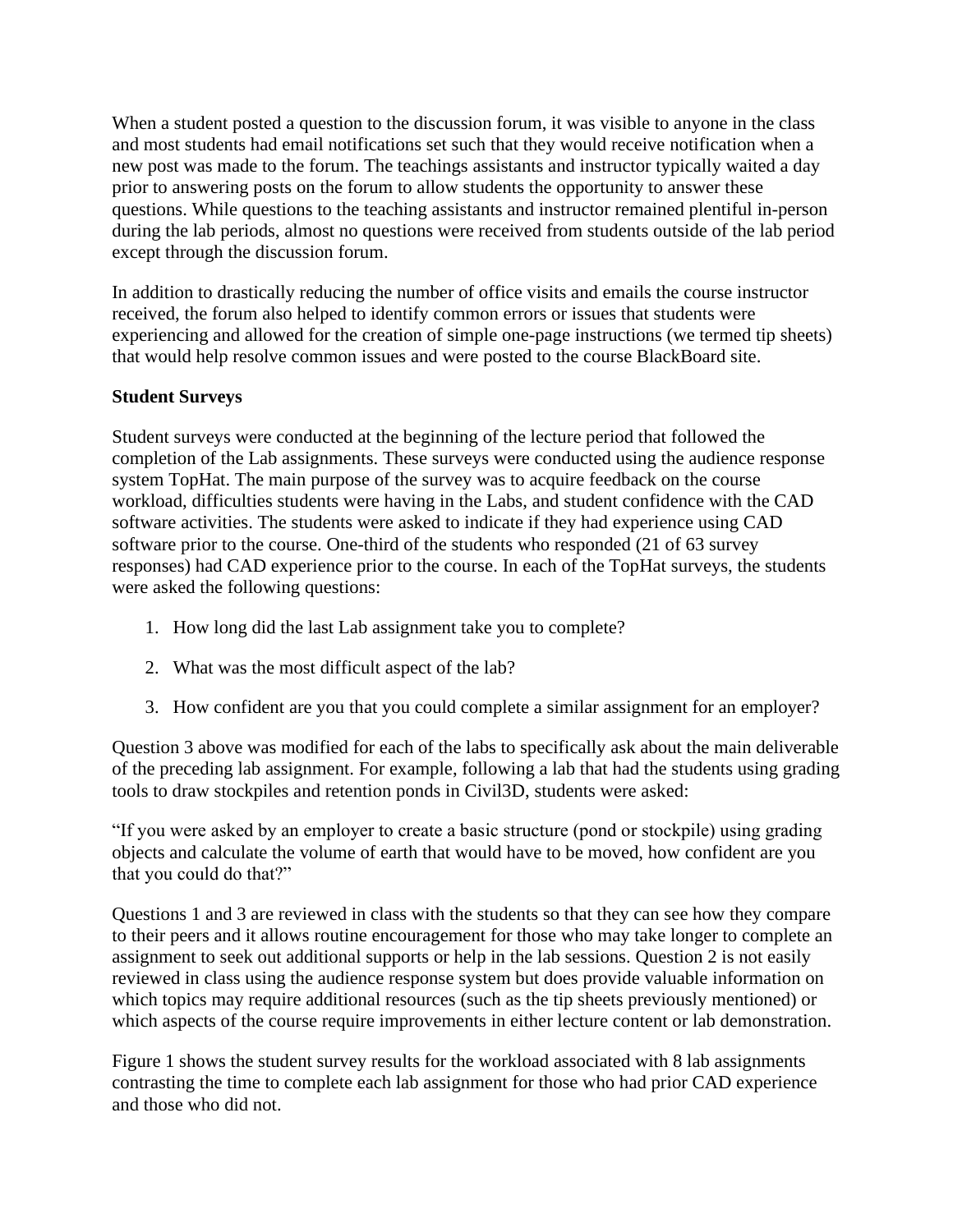

Figure 1 Student reported workload for 8 lab-based assignments. Graphs indicate the cumulative percentage of surveyed students who completed their assignment in the time given on the x-axis. The number in the top left corner indicates the chronological order of lab assignments.

The results show that for the first four lab assignments, there is a noticeable difference in the amount of time it takes students with no previous CAD experience to complete the labs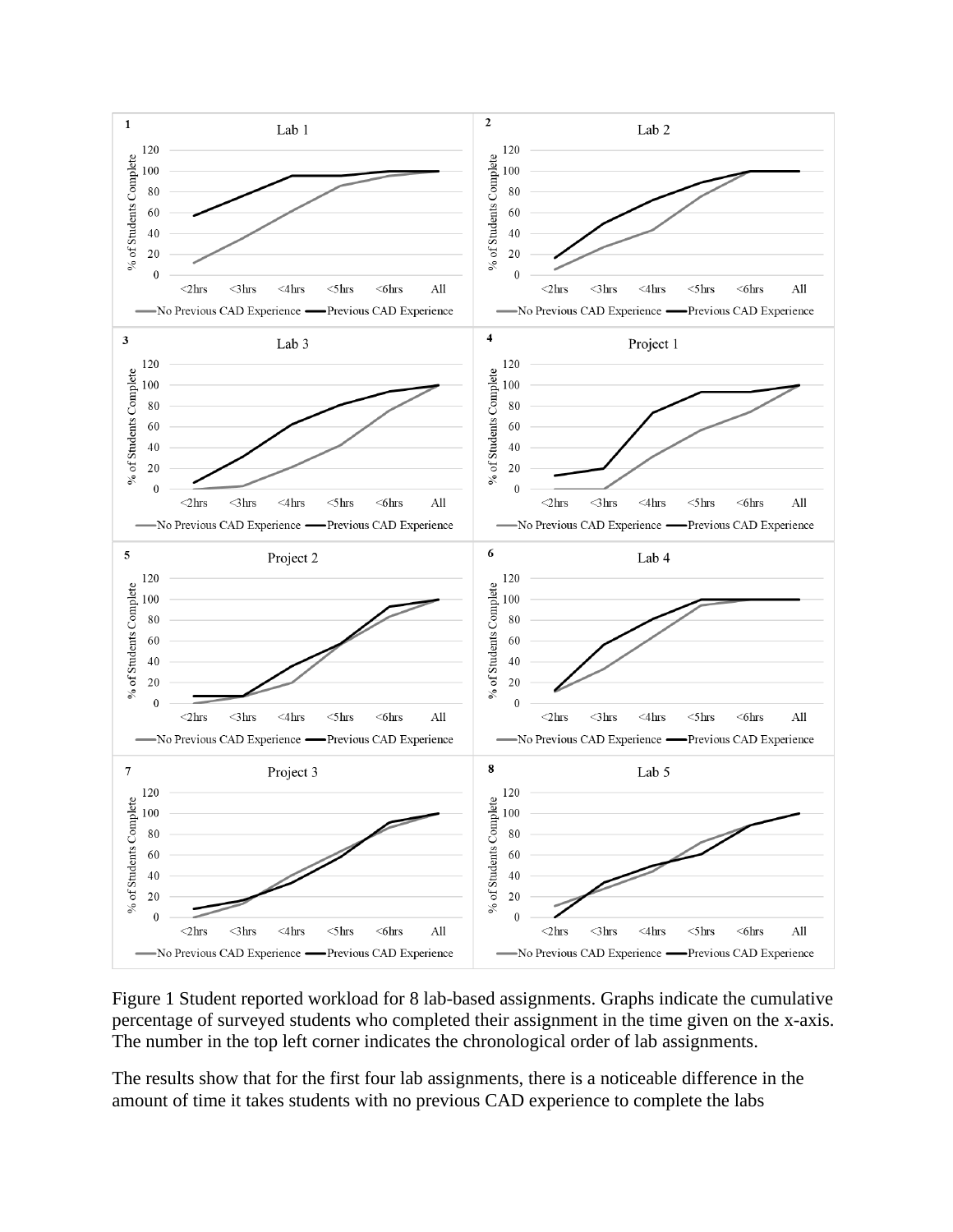compared to those who do have previous experience with CAD. This difference substantially decreases for lab assignments 5 and 6 (Project 2 and Lab 4) and shows no discernable difference in the time to complete lab assignments 7 and 8 (Project 3 and Lab 5). This is a positive result as it indicates that the students without prior CAD experience "catch up" to their peers with prior CAD experience near the midpoint of the course.

Figure 2 below shows student confidence by lab assignment for students with no prior CAD experience and for students with prior CAD experience. From the figures, it is evident that students with prior CAD experience exhibit higher levels of confidence than those with no prior CAD experience. It should be noted that the main trade-off between the two groups of students is that those with prior experience more frequently indicate being very confident while those with no prior experience more commonly indicate being somewhat confident; both groups have similar rates for the not confident response. The data presented here is consistent with the study by Metraglia et.al. [9] who found that first-year engineering students from technical high schools that most likely had CAD offered exhibited higher levels of self-efficacy compared to their peers who did not have prior CAD experience.



Figure 2 Student confidence following lab assignments for (a) students with no previous CAD experience compared to (b) students with previous CAD experience. Note: The student confidence data for Lab1 was not available due to a technological error.

#### **Recorded Demonstrations**

In each of the lab sessions, the demonstration is recorded in real time and consists of the CAD software screen and voice instruction from the course instructor. These recordings are not processed in any way and are simply made available to the students through the course LMS. Students do have the ability to advance the video, rewind the video, play the video back at increased speed (eg. 1.5x the original speed), and other common playback options. These lab demonstrations are recorded each year in the course and typically not reused in subsequent course offerings, though they could be reused.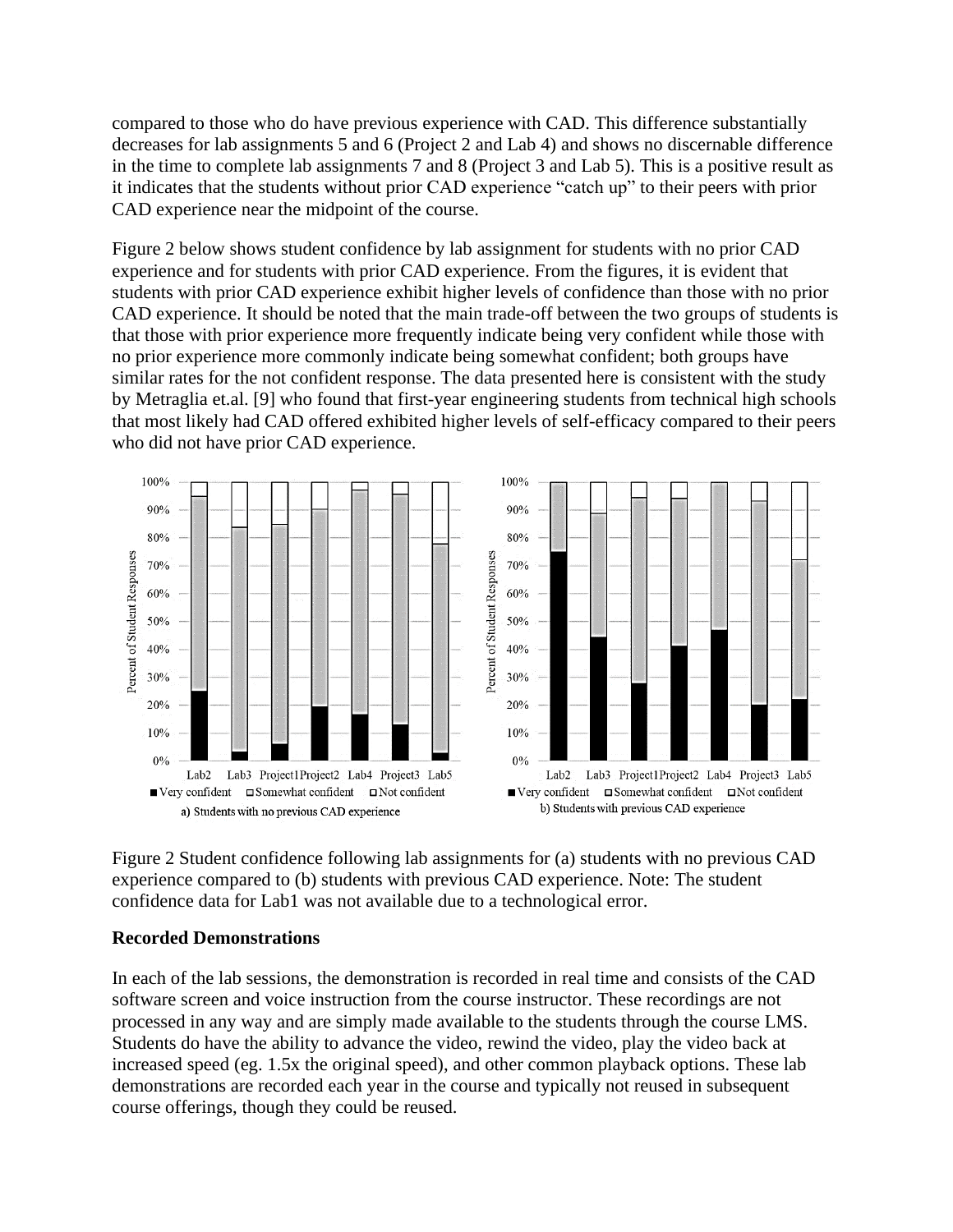As can be seen from Figure 3 below, the first 2 lab recordings were not used by many of the students with prior CAD software experience but, particularly for Lab 2 there was considerable (>50%) use by students who did not have experience using CAD software. The usage of the videos increases to approximately 90% or greater by the  $4<sup>th</sup>$  of 8 lab assignments.



Figure 3 Percentage of Student Respondents who used the Lab Demonstration Videos separated by those who had CAD experience prior to the course and those who did not. Also indicated is the software used in the Lab; basic AutoCAD or Civil3D.

#### **Online Video Resources**

Linked Learning, formerly Lynda.com, videos are available for student use to help learn the software. The instructor made a list of relevant videos available for each Lab to the students. These videos provided an additional instructional resource for students who may desire additional resources. These Lynda.com videos are of much superior quality and provide a larger breadth of coverage than the recorded demonstration videos.

These video resources are extensive; consisting of example files and over three hours of video for AutoCAD and over 9 hours of video for Civil3D though only a subset of these videos was included in the playlists defined by the course instructor.

It was found that some students did make use of and appreciated the LinkedIn videos. Most of the students did not routinely use these videos, preferring to re-watch the lab demonstration video. Even though the lab demonstration video was of poorer production quality, it appears that most students preferred this video resource because it was considered to be a 'custom' video specific to the purpose of the lab assignment.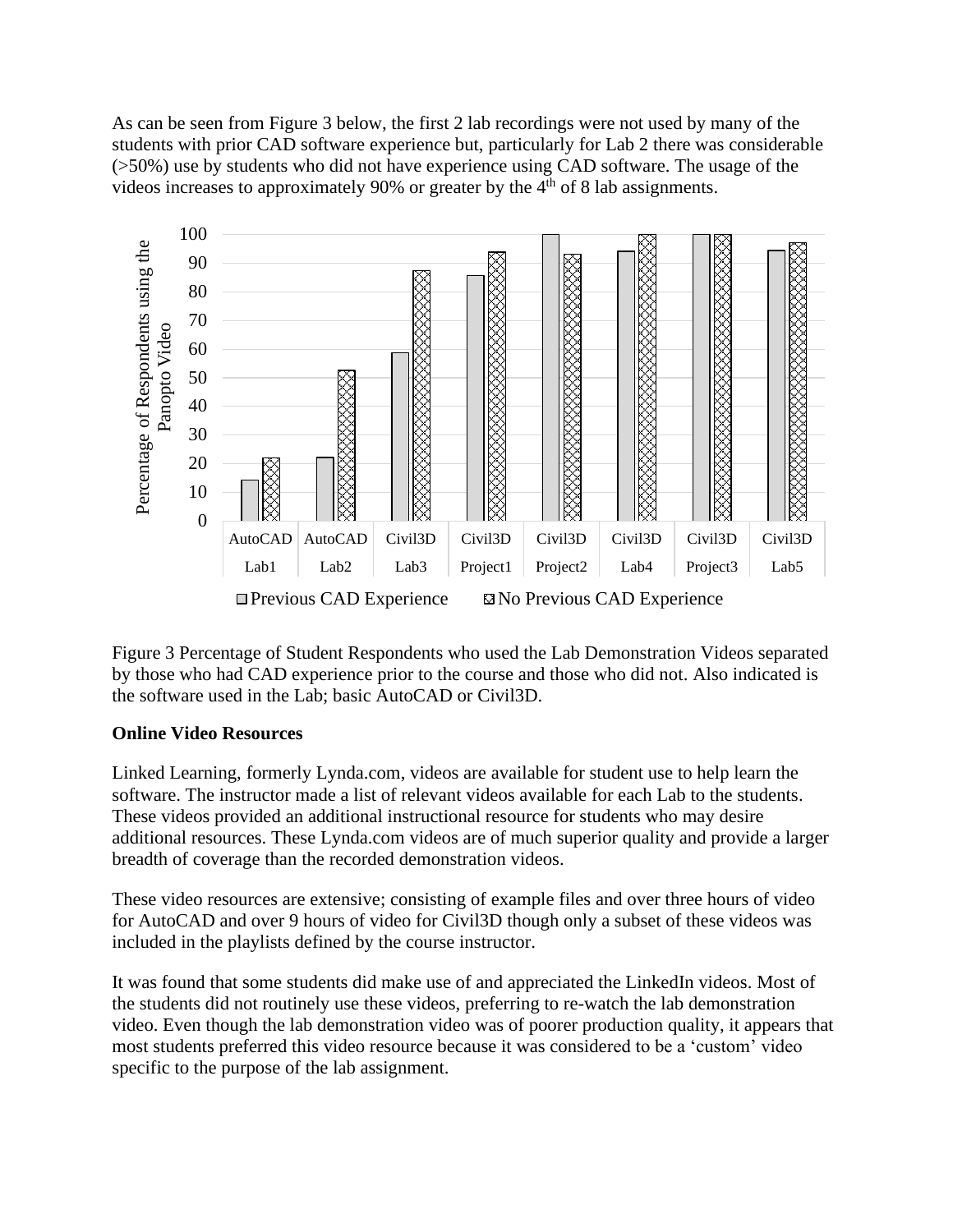## **Use of video conferencing during lab demonstrations**

The lab demonstrations are conducted in a computer lab with spaces for 45 students. Each student has a Windows based personal computer with dual screens. AutoCAD and Civil 3D are software that are primarily used on a single screen with the option for tool bars and other windows to be shown on the secondary monitor if desired. The computer available to the instructor only has a single computer screen and the projector displays a duplicate view of that monitor.

During the lab demonstrations, it was observed that for students to follow along they had to work on their screens and then look up to see what was being accomplished on the projector screen during the demonstration. This act of switching between their own screen and the projector screen causes students to lose track or fall behind during this demonstration. This happens because of the physical eye movement required and because many of the icons in the software are too small to see from a distance and cannot be made large enough for presentation in this setting.

A simple adaptation of the Webex video conferencing service was used to help alleviate the demonstration restrictions. The instructor created a meeting room for the lab sessions and shared their screen allowing each student to open a web browser with the demonstration image on their second monitor. This allows the students to simply listen to the instructions from instructor while using one monitor for their CAD work and the other to more easily see the demonstration. This shared screen setup is displayed in Figure 4.

The result of this implementation was that the instructor was not interrupted as frequently to repeat part of the demonstration, fewer students fell behind during the demonstration, and the instructor was able to proceed faster through the demonstration activity, which in turn allowed students more working time in the lab.

#### **Results from Student Surveys**

The results from the student survey were presented in Figures 1, 2, and 3 showing the course workload, student confidence, and the use of course resources were extremely valuable to the instructor in the adaptation of the course to improve student performance and student satisfaction with the course.

Metraglia et.al. [9] found that self-efficacy beliefs and performance were positively correlated for students with prior CAD experience but there was no correlation between self-efficacy and performance among students without prior CAD experience. This same correlation between selfefficacy beliefs and previous CAD experience was demonstrated through the survey in this course and indicated that there is an advantage, at least in terms of confidence, in having previous subject experience.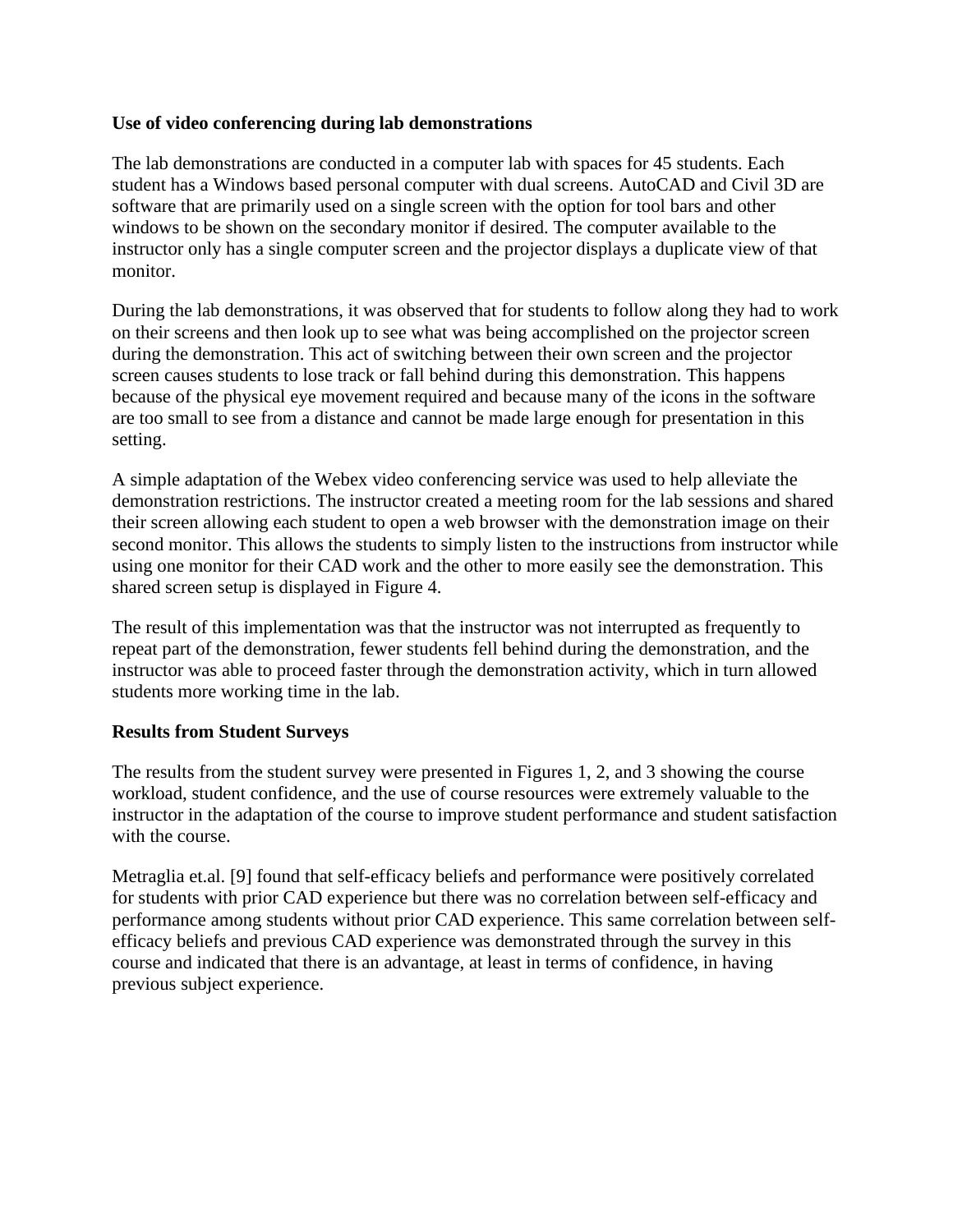

Figure 4 Typical Student workstation showing the personal computer with dual monitors. the left monitor showing the shared demonstration through Webex and the right monitor showing the student's workspace.

## **Benefits to Students and Instructors**

The benefits to students through the use of technology in this course was the abundance of options to receive additional support while learning the CAD software. These benefits included multiple options for video resources and an online discussion forum that typically provided fast responses to questions. The surveys helped students understand their workload relative to others in the class, which may lead underperforming students to ask for additional help in the course. The discussion forum often provided solutions to student problems faster than emailed questions. This was especially true during the evening when the instructor is typically unavailable but peers maybe working on the same labs and be able to provide responses.

The benefits to the instructor are numerous and include being able to adapt to student workload, student confidence, a reduction in the number of office visits and email inquiries, and the ability to observe common issues that students are having in the course that may otherwise not be noticed. Having a lab demonstration video library from previous years has also been beneficial in